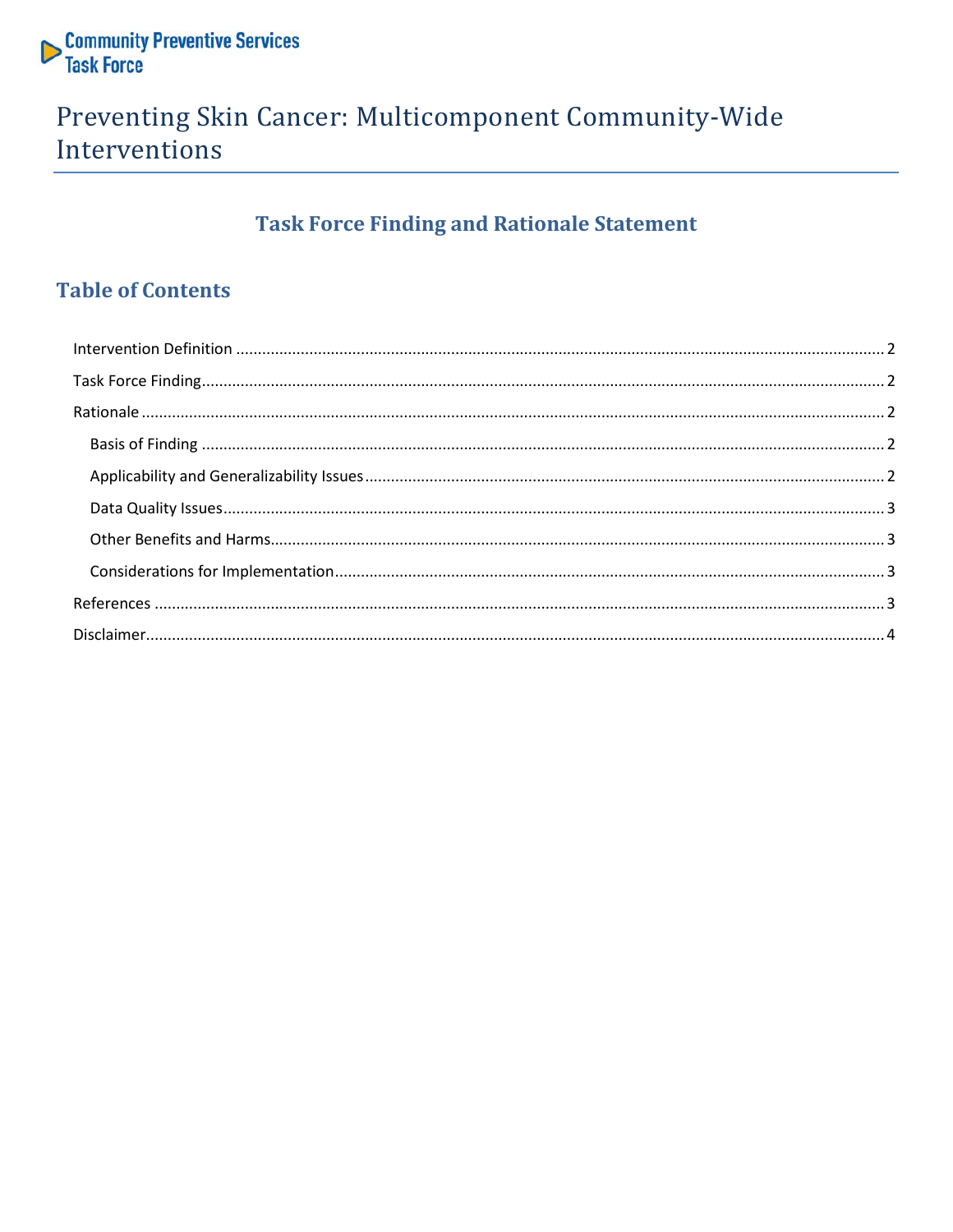

### **Task Force Finding and Rationale Statement**

#### <span id="page-1-0"></span>**Intervention Definition**

Multicomponent community-wide interventions to prevent skin cancer use combinations of individual-directed strategies, mass media campaigns, and environmental and policy changes across multiple settings within a defined geographic area (city, state, province, or country), in an integrated effort to influence UV-protective behaviors. They are usually delivered with a defined theme, name, logo, and set of messages. Programs vary substantially in duration and the breadth of included components.

Studies were eligible for this review if they included at least two distinct components that were either implemented in different types of settings (e.g., schools, recreation areas) or directed at an entire community (e.g., mass media campaigns).

#### <span id="page-1-1"></span>**Task Force Finding (April 2012)**

The Community Preventive Services Task Force recommends multicomponent community-wide interventions to prevent skin cancer by increasing UV-protective behaviors, based on sufficient evidence of effectiveness in increasing sunscreen use. Some evidence also indicates benefits in reducing sunburns. Results for effects on other protective behaviors are mixed.

#### <span id="page-1-2"></span>**Rationale**

#### <span id="page-1-3"></span>**Basis of Finding**

The Task Force finding is based on evidence from a Community Guide systematic review published in 2004 (search period January 1966–June 2000) combined with more recent evidence (search period January 2000-May 2011). The Task Force now recommends this intervention based on sufficient evidence of effectiveness; they previously found insufficient evidence to determine effectiveness of this intervention.

Evidence for the finding comes from seven studies1-7 that evaluated intervention effects on a variety of UV-protective behaviors. All seven studies indicated an increase in sunscreen use attributable to the intervention; the median increase in sunscreen use was 10.8 percentage points (interquartile interval [IQI]: 7.33 to 23.23 percentage points) from the six studies1, 3-7 with results that could be expressed in this metric. For the other protective behaviors assessed—use of shade, hats, and other protective clothing—results were mixed, with several small or negative effect estimates. Three studies2, 3, 6 showed evidence of small positive effects of efforts to limit exposure to UV radiation by decreasing sunbathing or use of tanning beds, or reducing time spent in the sun during peak hours. Two of these studies2, 3 also indicated a decrease in sunburns, with one study3 showing a particularly large decrease in sunburn incidence from 18.6% to 3.2% among children under 6 years of age (a decrease of 15.4 percentage points; 95% CI: -21.2, -9.6).

#### <span id="page-1-4"></span>**Applicability and Generalizability Issues**

Although most evidence for this review comes from outside of the U.S., the finding is likely to be applicable to the U.S. context because results were similar across countries, and the strongest evidence of intervention effectiveness comes from a U.S. study.1 All but one1, 2, 4-7 of the interventions assessed in this review included mass media components as part of the multicomponent program; most also included components implemented in several community settings, most commonly schools, recreation areas, and childcare centers. All of the interventions were intensive campaigns designed to reach a substantial proportion of the target population for an extended period of time, in multiple contexts. They all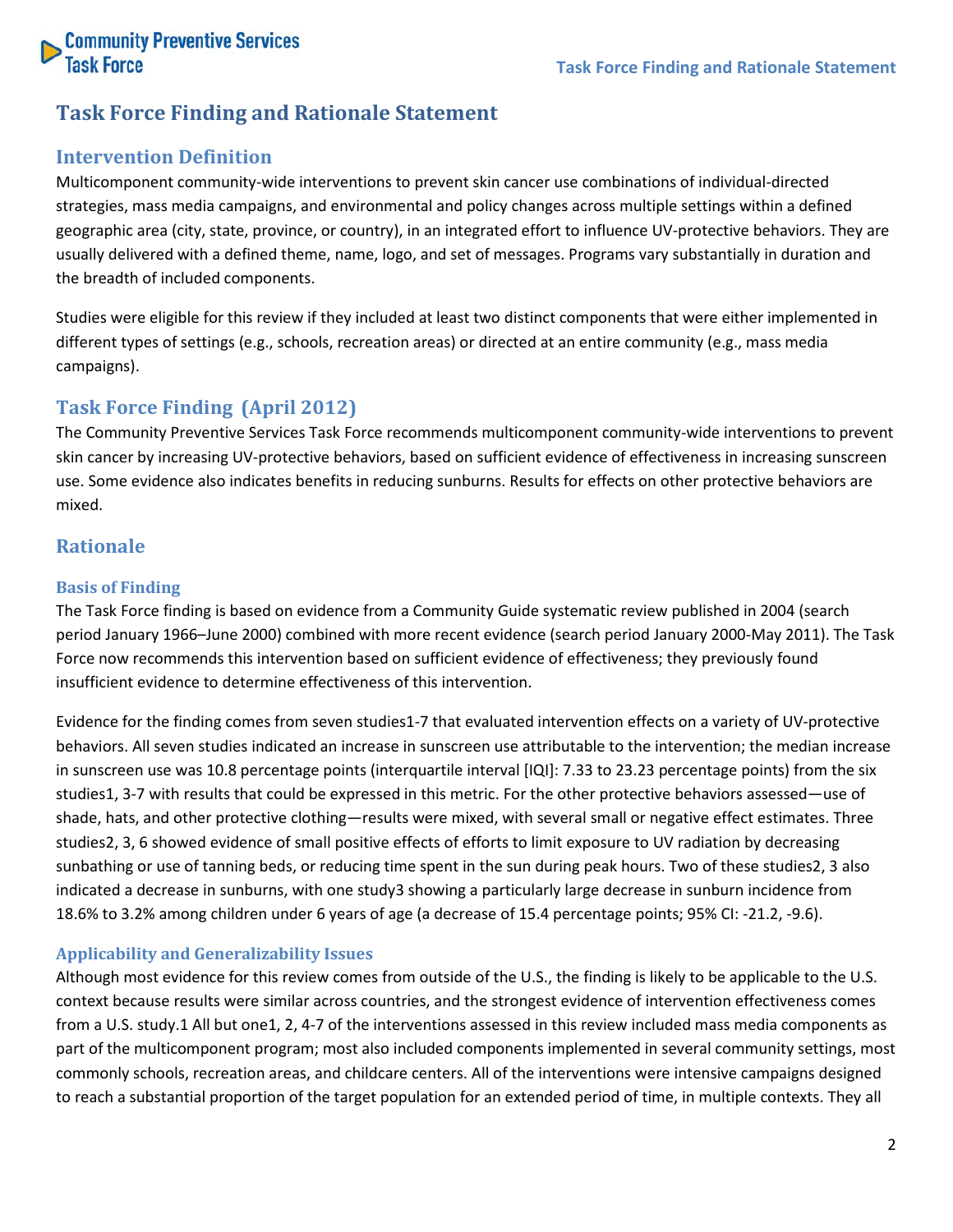# **Community Preventive Services**<br>Task Force

lasted at least one year, and one has been ongoing for more than 20 years.2 It is unclear whether less extensive interventions would achieve similar results.

Interventions targeted various populations, and some were directed at all age groups, while others were primarily for children and their parents or caregivers. Although favorable effects were observed across all age groups, the largest increases in sunscreen use were among children. Limited information was available about effectiveness among different demographic groups. Among different racial and ethnic groups, and people of different skin sensitivities, there may be important differences in the effectiveness of this intervention for changing UV-protective behaviors, and in the effects of such behavior changes on skin cancer risk.

#### <span id="page-2-0"></span>**Data Quality Issues**

Evaluating the behavioral effects of multicomponent community-wide interventions presents several challenges. Problems identifying the unique contributions of different components, which are common to multicomponent interventions, are compounded by the fact that these interventions are often carried out over several years. Over the course of the intervention, its components, settings, health communication objectives, and target audiences can change substantially. Furthermore, many of the interventions were developed in ways that made it difficult to clearly distinguish intervention effects from changes in behavior due to other factors. For example, many interventions were implemented over time on a national level, offering little opportunity to identify appropriate comparison groups.

#### <span id="page-2-1"></span>**Other Benefits and Harms**

No other benefits or harms specific to multicomponent community-wide programs to prevent skin cancer have been identified by the review team or in the published literature. Although some people have postulated that the behavior changes advocated in these interventions may lead to decreases in physical activity and lower levels of vitamin D, there is little available evidence about these potential harms.

#### <span id="page-2-2"></span>**Considerations for Implementation**

To maximize their effects, multicomponent community-wide interventions to increase UV-protective behaviors should be implemented for an extensive period of time, as has been done successfully in Australia. Such interventions require a substantial commitment of resources and infrastructure that has never been sustained in the U.S. To the extent that these interventions can be appropriately implemented, their health communication messages delivered through the mass media and in setting-specific contexts, along with policy and environmental changes, can be mutually reinforcing and produce a solid basis for initiating and maintaining behavior changes.

*The data presented here are preliminary and are subject to change as the systematic review goes through the scientific peer review process.*

#### <span id="page-2-3"></span>**References**

Dietrich AJ, Olson AL, Sox CH, Tosteson TD, Grant-Petersson J, Dietrich AJ, et al. Persistent increase in children's sun protection in a randomized controlled community trial. *Preventive Medicine* 2000;31(5):569-74.

Dobbinson SJ. 2006-07 National sun protection survey: Report 2; Australians sun protective behaviors and sunburn incidence on summer weekends, 2006-07 and comparison with 2003-04 in the context of the first national mass media campaign. The Cancer Council Australia and Cancer Australia 2008.

Miller DR, Geller AC, Wood MC, Lew RA, Koh HK. The Falmouth Safe Skin Project: evaluation of a community program to promote sun protection in youth. *Health Educ Behav* 1999;26(3):369-84.